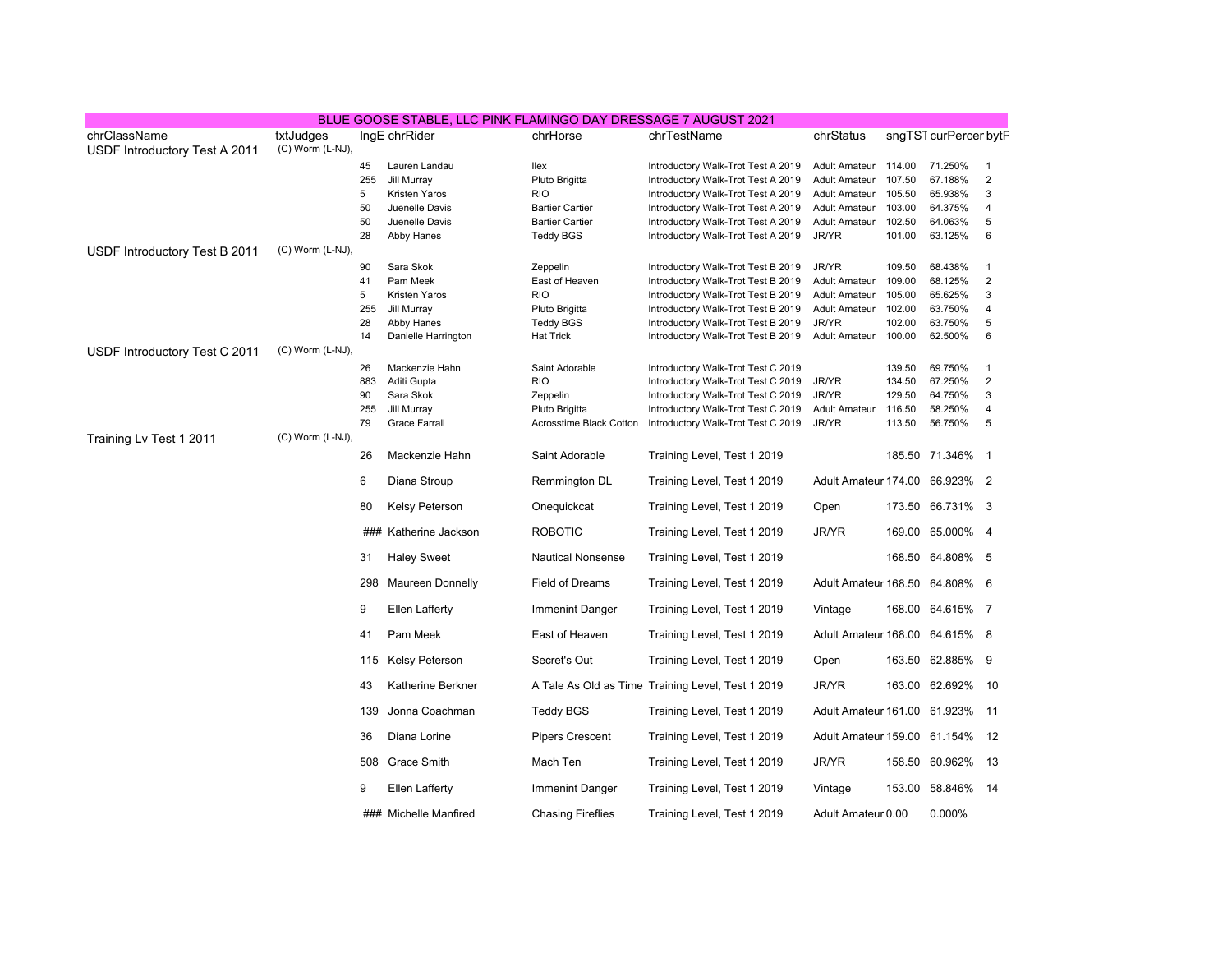| BLUE GOOSE STABLE, LLC PINK FLAMINGO DAY DRESSAGE 7 AUGUST 2021 |                  |     |                             |                          |                             |                      |        |         |                |
|-----------------------------------------------------------------|------------------|-----|-----------------------------|--------------------------|-----------------------------|----------------------|--------|---------|----------------|
| Training Lv Test 2 2011                                         | (C) Worm (L-NJ), |     |                             |                          |                             |                      |        |         |                |
|                                                                 |                  | 115 | <b>Kelsy Peterson</b>       | Secret's Out             | Training Level, Test 2 2019 | Open                 | 205.00 | 70.690% | $\overline{1}$ |
|                                                                 |                  | 62  | <b>Daniel Reiter</b>        | Homer                    | Training Level, Test 2 2019 | <b>Adult Amateur</b> | 203.00 | 70.000% | $\overline{2}$ |
|                                                                 |                  | 80  | Kelsy Peterson              | Onequickcat              | Training Level, Test 2 2019 | Open                 | 194.50 | 67.069% | 3              |
|                                                                 |                  |     | 2044 Katherine Jackson      | <b>ROBOTIC</b>           | Training Level, Test 2 2019 | JR/YR                | 192.50 | 66.379% | $\overline{4}$ |
|                                                                 |                  | 856 | Megan Mendenhall            | <b>Nights Watch</b>      | Training Level, Test 2 2019 | Open                 | 191.00 | 65.862% | 5              |
|                                                                 |                  | 43  | Katherine Berkner           | A Tale As Old as Time    | Training Level, Test 2 2019 | JR/YR                | 187.50 | 64.655% | 6              |
|                                                                 |                  | 9   | Ellen Lafferty              | <b>Immenint Danger</b>   | Training Level, Test 2 2019 | Vintage              | 185.00 | 63.793% | $\overline{7}$ |
|                                                                 |                  | 6   | Diana Stroup                | Remmington DL            | Training Level, Test 2 2019 | <b>Adult Amateur</b> | 183.00 | 63.103% | 8              |
|                                                                 |                  | 139 | Jonna Coachman              | <b>Teddy BGS</b>         | Training Level, Test 2 2019 | <b>Adult Amateur</b> | 182.00 | 62.759% | 9              |
|                                                                 |                  | 36  | Diana Lorine                | <b>Pipers Crescent</b>   | Training Level, Test 2 2019 | <b>Adult Amateur</b> | 178.50 | 61.552% | 10             |
|                                                                 |                  | 31  | <b>Haley Sweet</b>          | <b>Nautical Nonsense</b> | Training Level, Test 2 2019 |                      | 176.50 | 60.862% | 11             |
|                                                                 |                  | 508 | <b>Grace Smith</b>          | Mach Ten                 | Training Level, Test 2 2019 | JR/YR                | 173.50 | 59.828% | 12             |
| Training Lv Test 3 2011                                         | (C) Worm (L-NJ), |     |                             |                          |                             |                      |        |         |                |
|                                                                 |                  | 294 | <b>Wendy Ramsey</b>         | Finale                   | Training Level, Test 3 2019 | <b>Adult Amateur</b> | 205.50 | 70.862% | $\overline{1}$ |
|                                                                 |                  | 80  | Kelsy Peterson              | Onequickcat              | Training Level, Test 3 2019 | Open                 | 203.50 | 70.172% | $\overline{2}$ |
|                                                                 |                  | 62  | <b>Daniel Reiter</b>        | Homer                    | Training Level, Test 3 2019 | <b>Adult Amateur</b> | 202.00 | 69.655% | 3              |
|                                                                 |                  | 856 | Megan Mendenhall            | <b>Nights Watch</b>      | Training Level, Test 3 2019 | Open                 | 200.00 | 68.966% | $\overline{4}$ |
| First Lv Test 1 2011                                            | (C) Worm (L-NJ), | 115 | Kelsy Peterson              | Secret's Out             | Training Level, Test 3 2019 | Open                 | 198.50 | 68.448% | 5              |
|                                                                 |                  | 64  | Melissa Harrington          | Independence Day         | Training Level, Test 3 2019 | <b>Adult Amateur</b> | 184.00 | 63.448% | 6              |
|                                                                 |                  |     | 1002 Stacie Beilin          | Jinova                   | Training Level, Test 3 2019 |                      | 167.50 | 57.759% | $\overline{7}$ |
|                                                                 |                  | 842 | Robyn Weaver                | Wishbone                 | Training Level, Test 3 2019 | Open                 | 0.00   | 0.000%  |                |
|                                                                 |                  | 30  | Karen Reilly                | Wellington               | First Level, Test 1 2019    |                      | 208.00 | 71.724% | $\overline{1}$ |
|                                                                 |                  | 381 | Karen Schlingman            | Northern Bella           | First Level, Test 1 2019    | <b>Adult Amateur</b> | 187.50 | 64.655% | 2              |
|                                                                 |                  | 29  | Courtney Nathan-Materdomini | Louie                    | First Level, Test 1 2019    | Adult Amateur 179.50 |        | 61.897% | 3              |
|                                                                 |                  | 842 | Robyn Weaver                | Wishbone                 | First Level, Test 1 2019    | Open                 | 0.00   | 0.000%  |                |